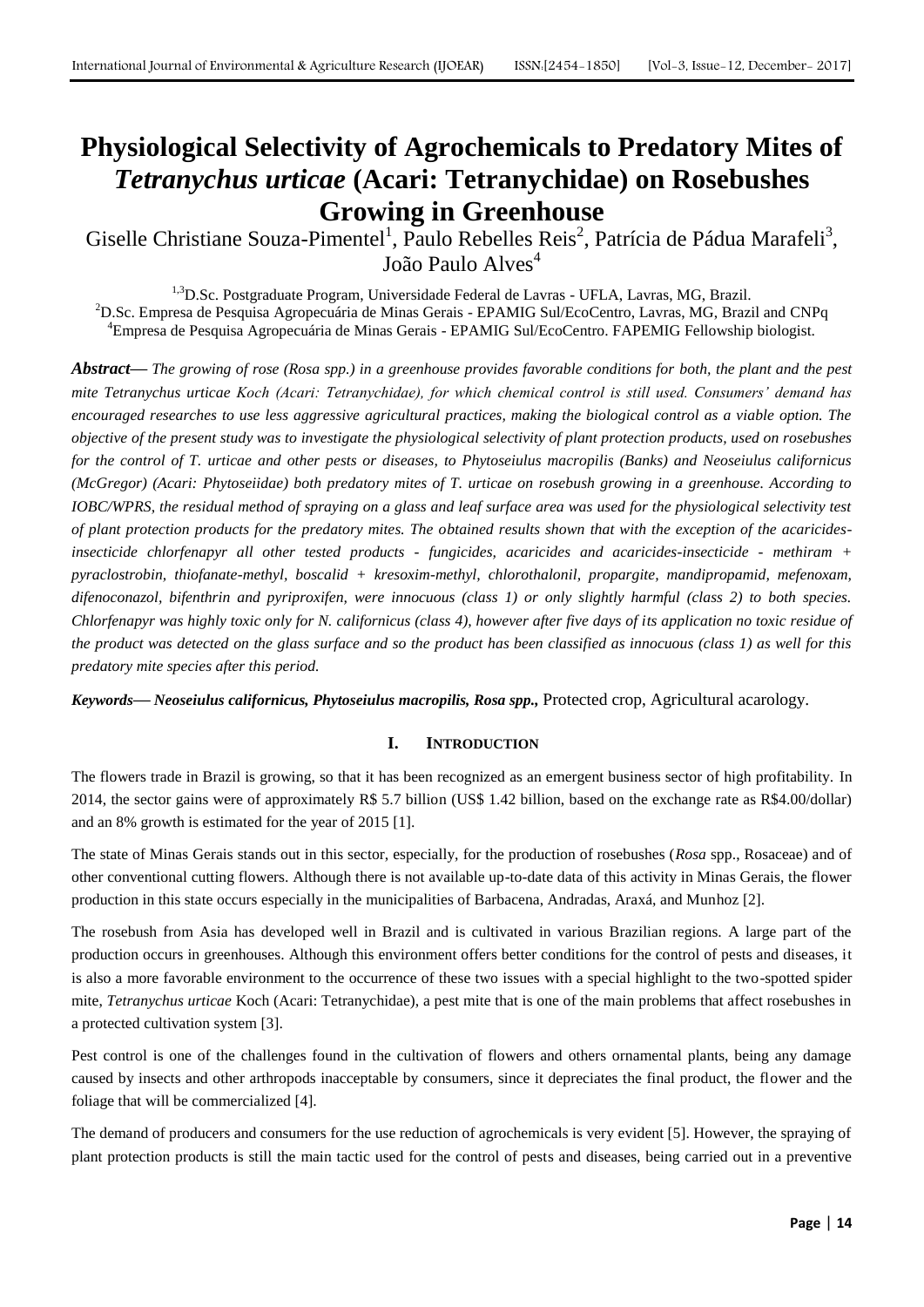way [6] that in many instances causes ecological disequilibrium and environmental contamination [7], especially as a function of the misapplication of these products.

Consumers' concern about human health and environmental preservation has encouraged researchers to investigate the use of less aggressive agricultural practices geared towards sustainability and agroecosystems [6].

The biological control of pest mites has been used in fruit trees, ornamental plants, and other crops for the control of the twospotted spider mite with the use of predatory mites *Neoseiulus californicus* (McGregor) and *Phytoseiulus macropilis* (Banks) (Phytoseiidae) among others. This biological control method reduces the amount of chemical defensives used in cultivations and holds other benefits such as a lesser exposure of the workers to chemicals and lower amounts of residues [8].

In addition, studies on the selectivity of plant protection products to predatory mites belonging to the Phytoseiidae family are of great importance, since mites of this family have been more widely used for the biological pest control [9] [10].

In a program of integrated pest management - IPM, the use of selective products is highly desirable under certain conditions, as when the pest is at excessively high levels [11].

Therefore, the objective of the present study was to investigate the physiological selectivity of plant protection products, used on rosebushes for the control of *T. urticae*, and other pests or diseases, on *P. macropilis* and *N. californicus* both predatory mites of the *T. urticae* on rosebush growing in greenhouse.

## **II. MATERIAL AND METHODS**

The present study was conducted in the Acarology Laboratory of the *Empresa de Pesquisa Agropecuária de Minas Gerais - EPAMIG-Sul / Centro de Pesquisa em Manejo Ecológico de Pragas e Doenças de Plantas - EcoCentro*, Lavras, MG, Brazil, under controlled conditions, at temperature of  $25 \pm 2^{\circ}$ C, RH of  $70 \pm 10\%$ , and 14 hours of photophase.

The predatory mites, as well as the pest mite, *T. urticae*, were obtained from the *Instituto Federal de Educação, Ciência e Tecnologia do Sul de Minas - Campus de Inconfidentes*, Minas Gerais, Brazil.

#### **2.1 Lab rearing of the two-spotted spider mite**

Uncapped Petri dishes (15 cm in diameter) were used and 1 cm thick foam, which was maintained moist with distilled water, occupying the entire bottom surface of each Petri dish. A Jack-bean leaflet [*Canavalia ensiformis* L. (DC), Fabaceae] was placed on top of the foam and surrounded by strips of hydrophilic cotton that were also in contact with the damp foam in order to prevent the mites from escaping and to better conserve the leaflet. The pest mites, *T. urticae*, were put on top of the Jack-bean leaflets, which were switched out weekly.

## **2.2 Lab rearing of predatory mites**

The predatory mite *P. macropilis* was reared in rectangular arenas of black flexible PVC plastic sheets (26 x 22 cm) were used. These were put on Styrofoam<sup>TM</sup> of equal size, and in turn these were placed in water on plastic trays (32 x 26.5 x 5.5) cm). Cotton was placed around the Styrofoam<sup>TM</sup> and the arena, and it was in contact with the water from the tray. The cotton was used to prevent the mites from escaping in addition to preserving the Jack-bean leaflets. The leaflets were placed on the arenas with the petiole under the damp cotton and were infested by *T. urticae*, which served as food for predatory mites; as the leaflets withered other new and infested by *T. urticae* were placed on the old leaflets [12].

The predatory mite *N. californicus* was reared in arenas of flexible PVC plastic 3 cm in diameter floating in distilled water in Petri dishes 15 cm in diameter [13] and the predatory mite were fed with pollen of castor bean plant (*Ricinus communis* L., Euphorbiaceae) [14].

#### **2.3 Physiological selectivity assays**

A survey on listed plant protection products, used by producers for the control of pests and diseases on rosebushes in the region of *Campos das Vertentes* in the state of Minas Gerais, Brazil, was carried out for the physiological selectivity tests, and 11 of these products were tested in this work (Table 1).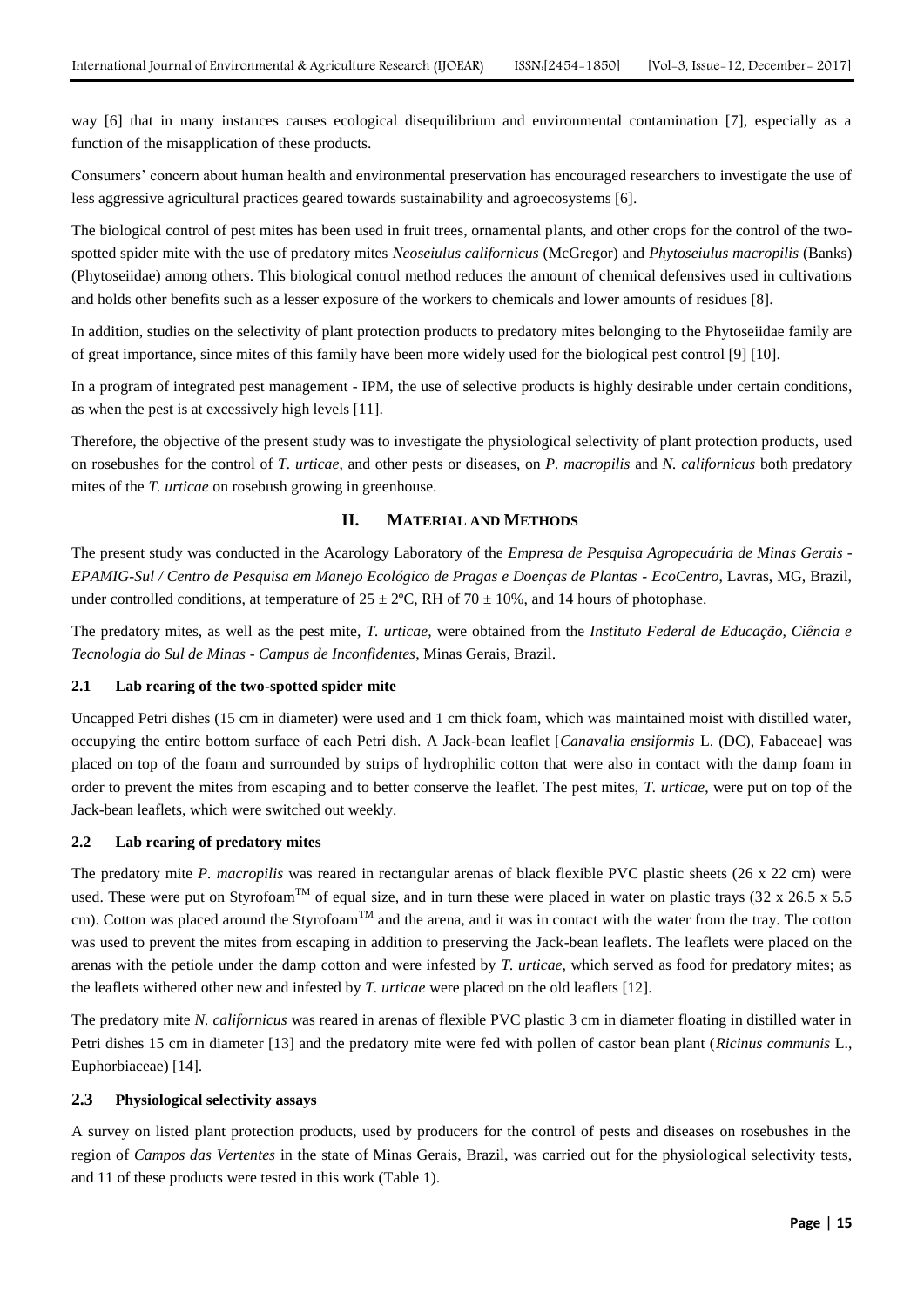| TABLE 1                                                                                       |
|-----------------------------------------------------------------------------------------------|
| <b>CHARACTERISTICS OF SELECTED PLANT PROTECTION PRODUCTS USED ON ROSEBUSHES AND TESTED ON</b> |
| <i>Neoseiulus Californicus and Phytoseiulus Macropilis.</i> Under Laboratory Conditions       |

| <b>Active ingredient</b>                   | <b>Commercial</b><br>product            | <b>Chemical group</b>                | Dose per 100<br>liters of<br>water | <b>Agronomic</b><br>class | <b>Toxicological</b><br>Classification <sup>1</sup> |
|--------------------------------------------|-----------------------------------------|--------------------------------------|------------------------------------|---------------------------|-----------------------------------------------------|
| Methiram $+$<br>Pyraclostrobin             | Cabrio Top®                             | Dithiocarbamate $+$<br>strobilurins  | 200 g                              | Fungicide                 | III                                                 |
| Thiofanate-Methyl                          | Cercobin 700<br>$\mathbf{WP}^\circledR$ | Benzimidazole                        | 70 g                               | Fungicide                 | I                                                   |
| $Boscalid + Kresoxim-$<br>methyl           | $Collis^{\circledR}$                    | Anilide $+$ strobilurins             | $50$ mL                            | Fungicide                 | III                                                 |
| Chlorothalonil                             | Daconil BR®                             | <b>Isoftalonitrils</b>               | 200 g                              | Fungicide                 | I                                                   |
| Propargite                                 | Omite 720 EC®                           | Alkyl sulphite                       | $30$ mL                            | Acaricide                 | I                                                   |
| Chlorfenapyr                               | Pirate®                                 | Pyrazole analog                      | $50$ mL                            | Acaricide-<br>insecticide | III                                                 |
| Mandipropamid                              | Revus®                                  | Mandelamide ether                    | $60$ mL                            | Fungicide                 | $\mathbf{I}$                                        |
| Mefenoxam<br>$(Metalaxyl-M) +$<br>Mancozeb | Ridomil Gold<br>$MZ^{\circledR}$        | Acilalaninate $+$<br>dithiocarbamate | 300 g                              | Fungicide                 | III                                                 |
| Difenoconazol                              | Score®                                  | Triazole                             | $80$ mL                            | Fungicide                 | I                                                   |
| <b>Bifenthrin</b>                          | Talstar 100<br>$EC^{\circledR}$         | Pyrethroid                           | 30 ml                              | Acaricide-<br>insecticide | Ш                                                   |
| Pyriproxifen                               | Tiger 100 EC®                           | Pyridyloxypropil<br>Ether            | $75$ mL                            | Insecticide               | I                                                   |

*<sup>1</sup>Toxicological classification used in Brazil: Class I - Extremely toxic; Class II - Highly toxic; Class III - Average toxicity Class IV - Low toxicity*

The experimental design used was the completely randomized with 12 treatments, being 11 products and one control group sprayed with only distilled water, seven repetitions for *N. californicus* and five repetitions for *P. macropilis*. The spraying of products was carried out in a laboratory Potter tower at pressure of 15 lb/pol<sup>2</sup>, with an amount of  $1.5 \pm 0.5$  mg/cm<sup>2</sup> of surface [15]. The maximum dosages recommended by manufacturers, to use in the control of pests and diseases on rosebushes, were also used in the selectivity assays.

# **2.4 Physiological selectivity assays to** *Neoseiulus californicus*

The residual spraying method on glass surface was used for the predatory mite *N. californicus*, recommended method as a standard under laboratory conditions to test adverse or side effects of plant protection products to predatory mites [16]. Glass coverslips for microscopy of 20 x 20 mm, floating in water on an uncapped Petri dish 5 cm in diameter x 2 cm in depth, were used as a surface for the application of the products and as a support for the mites [15]. Under these conditions, the coverslip was relatively in the center of the dish, not touching the edge and making it difficult for mites to scape. After the application of the products the coverslip were set aside for one hour to dry in room temperature. Then, five female of *N. californicus* were transferred, from the lab rearing, with a fine-tipped brush to each of coverslip. Only predatory mite females were used in the assay because this is the stage responsible for the species perpetuation; also because one of the objectives was to evaluate the effect of the products on the predatory mite reproduction. Castor bean pollen was offered as food to the survivor's predatory mites [14].

# **2.5 Physiological selectivity assays to** *Phytoseiulus macropilis*

The residual method of spaying on leaf surface was used for the physiological selectivity tests to the predatory mite *P. macropilis*. This method is also recommended as standard to test adverse effects of pesticides to predatory mites under laboratory conditions [16]. Arenas 3 cm in diameter were made up from Jack-bean leaflets and placed on Petri dishes 5 cm in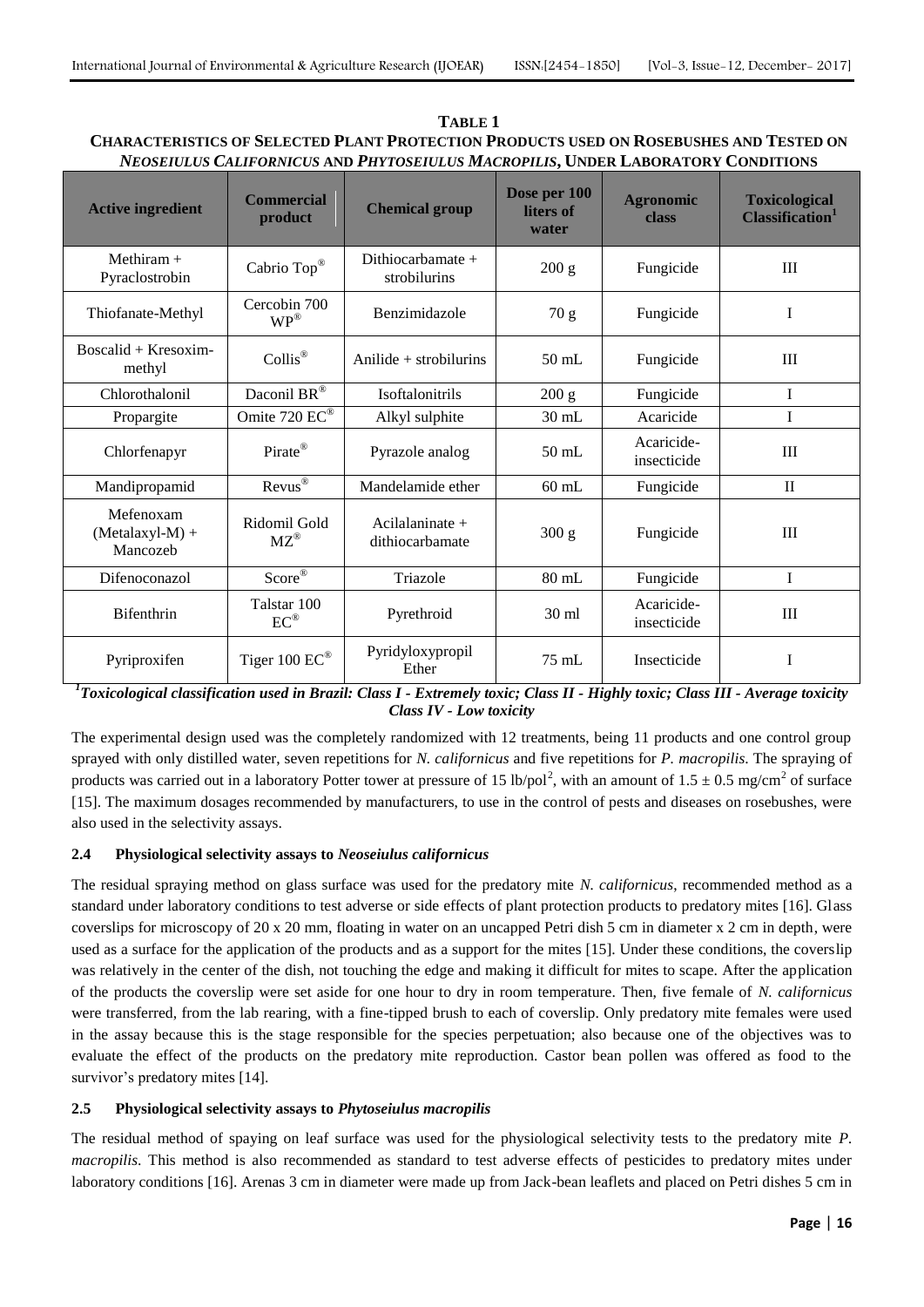diameter filled with agar-water at 3%. The Petri dishes that contained the leaf discs were sprayed with the products and set aside for one hour to dry in room temperature.

After that, five female of *P. macropilis* were transferred, from de lab rearing, with the use of a fine-tipped brush to each arena. A mixture of all stages of the two-spotted spider mite was offered as food to the survivors. The Petri dishes were sealed with plastic wrap to impede two-spotted spider mites from escaping.

This methodology was not used for *N. californicus* because since they are white mites in color, it would be more difficult to find them and their eggs in the agar-water and on the Petri dish, and also because *T. urticae* was offered as food to the survivor's *P. macropilis* rather than pollen, once the possible survivor's pest mites need plant leaves to feed.

## **2.6 Selectivity assessment**

During six days after the application of plant protection products, daily assessments were carried out for the verification of the residual effect of these products on predatory mites, with the aid of a stereomicroscope. The number of predatory mite females alive, of laid eggs, and of hatched larvae were evaluated in order to obtain information on the number and eggs' viability.

The adverse or total effect  $(E\% )$  was calculated taking into account the corrected mortality in the treatment (Mc) as a function of the control group mortality [17]. The reproduction effect (Er) was calculated based on IOBC/WPRS [16], being E  $% = 100\% - (100\% - Mc)$  x Er.

Daily, during six days, it was counted the number of alive female mites as well as the number of viable eggs (larvae hatched), and removed the dead females. The reproduction effect (Er) was obtained by dividing the female eggs production (R) in the treatment by the production of eggs in the control group ( $Er = R_{Treatment} / R_{Control\ group}$ ).

The average production of eggs for each female  $(R)$  was obtained by the relation:  $R =$  number of viable eggs/number of alive females. The tests considered valid were the ones in which the mortality of the control group was at the most 20% [16].

Values of the total effects found for each tested product were grouped in classes of 1 through 4, according to the criteria established by IOBC/WPRS in order to categorize agrochemicals based on the adverse effect caused to beneficial organisms in laboratory tests [16] [18], being: class  $1 = E < 30\%$  (innocuous); class  $2 = 30\% \le E \le 79\%$  (slightly harmful); class  $3 =$ 80 %  $\leq$  E  $\leq$  99 % (moderately harmful), and class 4 = E > 99 % (harmful).

A new experiment was carried out with the goal of evaluating the duration of the residual effect of products grouped in classes 3 and 4, moderately harmful and harmful, which acted as harmful to predatory mites.

For this new bioassay, approximately 50 glass cover slips will be sprayed with the products, all coverslips in the same day, and experiments with 5 repetitions and 5 female of predatory mite each, were set up daily. The coverslips were evaluated daily, until no more female mortality was found. In the control group, the coverslips were sprayed with distilled water. These coverslips when free of residue, were evaluated during another six days, so the product residual effect could be verified in the reproduction of females; and only at that time a new classification was attributed to the product based on the IOBC/WPRS scale [16].

## **III. RESULTS AND DISCUSSION**

#### **3.1 Physiological selectivity assays**

From all the tested products, only the acaricide-insecticide chlorfernapyr (Pirate<sup>®</sup>) was highly toxic (class 4) and only for *N*. *californicus* (Table 2). The other tested products were innocuous or slightly harmful for *N. californicus* (Table 2) as well as for *P. macropilis* (Table 3).

In the present study, since only the product chlorfenapyr (Pirate® ) was highly toxic to *N. californicus* (Table 2**)**, another experiment was carried out in order to determine the residual effect of this product until all females remained alive.

Based on the results of the new experiment, after five days of evaluation the product residue did not have any more effect on the mortality of *N. californicus* females (Table 4) and after another six days of evaluation to verify the effect on the predatory mite reproduction and the calculation of the total effect, the product that was initially categorized in class 4 (Table 4) was changed to class 1 as innocuous (Table 5).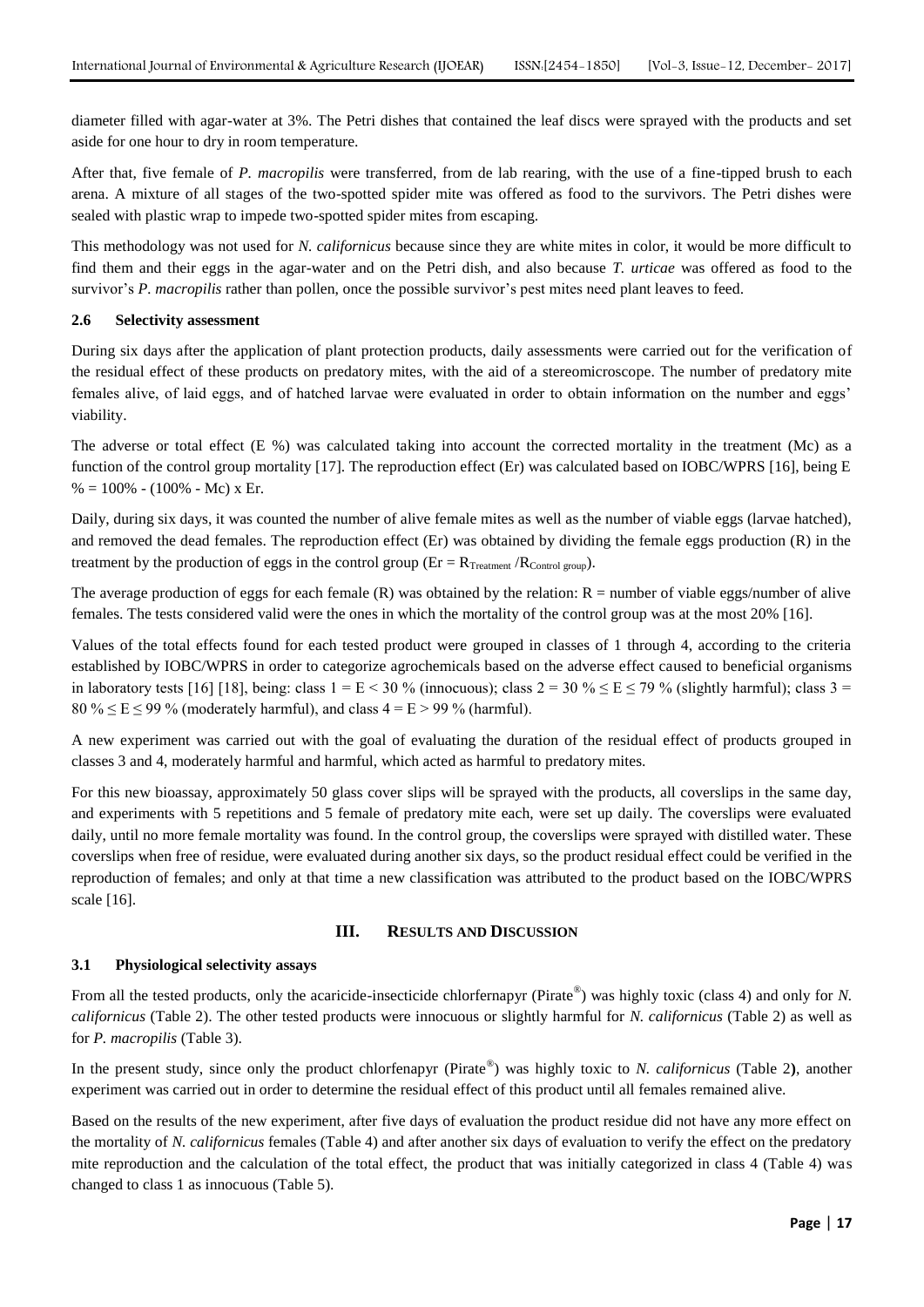## **TABLE 2 EFFECT OF ACARICIDES, INSECTICIDES, AND FUNGICIDES USED ON ROSEBUSHES IN THE REGION OF CAMPO DAS VERTENTES IN THE STATE OF MINAS GERAIS ON ADULT FEMALES OF** *NEOSEIULUS CALIFORNICUS***,** UNDER LABORATORY CONDITIONS, AT TEMPERATURE OF  $25 \pm 2$ °C, UR 70  $\pm 10\%$  AND 14 HOURS OF **PHOTOPHASE**

| <b>Treatment</b>                        | <b>Number of specimen</b><br>evaluated | <b>Mortality</b><br>$($ %) | Mc<br>$(\%)^1$ | $Er^2$                   | $E($ %) <sup>3</sup> | <b>Class of</b><br>toxicity <sup>4</sup> |  |  |
|-----------------------------------------|----------------------------------------|----------------------------|----------------|--------------------------|----------------------|------------------------------------------|--|--|
| Control group                           | 35                                     | 14.30                      | $\overline{a}$ | Ξ.                       |                      |                                          |  |  |
| Bifenthrin                              | 35                                     | 22.90                      | 10.00          | 0.61                     | 44.97                | $\overline{c}$                           |  |  |
| $Boscalid + Kresoxim-methyl$            | 35                                     | 25.70                      | 13.30          | 1.23                     | 0.00                 | 1                                        |  |  |
| Chlorfenapyr                            | 35                                     | 100.00                     | 100.00         | $\overline{\phantom{0}}$ | 100.00               | 4                                        |  |  |
| Chlorothalonil                          | 35                                     | 48.60                      | 40.00          | 0.98                     | 41.27                | 2                                        |  |  |
| Difenoconazole                          | 35                                     | 22.90                      | 10.00          | 0.46                     | 58.73                | 2                                        |  |  |
| $Metalaxyl-M + Mancozeb$<br>(Mefenoxam) | 35                                     | 34.30                      | 23.30          | 0.42                     | 67.72                | $\overline{2}$                           |  |  |
| 35<br>Mandipropamid                     |                                        | 31.40                      | 20.00          | 0.40                     | 67.72                | $\overline{2}$                           |  |  |
| Methiram + Pyraclostrobin               | 35                                     | 20.00                      | 6.70           | 0.61                     | 42.86                | $\overline{2}$                           |  |  |
| Propargite                              | 35                                     | 17.20                      | 3.30           | 0.59                     | 42.86                | $\overline{2}$                           |  |  |
| 35<br>Pyriproxifen                      |                                        | 14.30                      | 0.00           | 0.34                     | 66.14                | $\overline{2}$                           |  |  |
| Thiofanate-Methyl                       | 35                                     | 5.40                       | 0.00           | 0.17                     | 79.00                | $\overline{2}$                           |  |  |

*¹Corrected mortality; <sup>2</sup>Reproduction effect; <sup>3</sup>Total effect; <sup>4</sup>Class of toxicity based on IOBC/WPRS: Class 1 = E < 30 %*  (innocuous or non-harmful); Class  $2 = 30 \% \le E \le 79 \%$  (slightly harmful); Class  $3 = 80 \% \le E \le 99 \%$  (moderately *harmful); and Class*  $4 = E > 99 \%$  *(harmful).* 

#### **TABLE 3**

## **EFFECT OF ACARICIDES, INSECTICIDES, AND FUNGICIDES USED ON ROSEBUSHES IN THE REGION OF** *CAMPO*  DAS VERTENTES IN THE STATE OF MINAS GERAIS ON ADULT FEMALES OF PHYTOSEIULUS MACROPILIS, UNDER LABORATORY CONDITIONS, AT TEMPERATURE OF  $25 \pm 2$ °C, UR 70 ± 10% AND 14 HOURS OF **PHOTOPHASE**

| <b>Treatment</b>                        | <b>Number of specimen</b><br>evaluated | <b>Mortality</b><br>$($ %) | Mc<br>$(%)^1$ | $Er^2$ | E<br>$(\frac{9}{6})^3$ | <b>Class of</b><br>toxicity <sup>4</sup> |  |  |
|-----------------------------------------|----------------------------------------|----------------------------|---------------|--------|------------------------|------------------------------------------|--|--|
| Control group                           | 25                                     | 4.00                       |               | -      |                        |                                          |  |  |
| Bifenthrin                              | 25                                     | 40.00                      | 37.50         | 0.72   | 54.88                  | 2                                        |  |  |
| Boscalid + Kresoxim-methyl              | 25                                     | 28.00                      | 25.00         | 0.62   | 53.56                  | 2                                        |  |  |
| Chlorfenapyr                            | 25                                     | 72.00                      | 70.80         | 0.93   | 72.82                  | $\overline{2}$                           |  |  |
| Chlorothalonil                          | 25                                     | 28.00                      | 25.00         | 0.98   | 26.65                  | 1                                        |  |  |
| Difenoconazole                          | 25                                     | 68.00                      | 66.70         | 1.29   | 56.99                  | 2                                        |  |  |
| $Metalaxyl-M + Mancozeb$<br>(Mefenoxam) | 25                                     | 32.00                      | 29.20         | 1.04   | 26.65                  |                                          |  |  |
| Mandipropamid                           | 25                                     | 16.00                      | 12.50         | 0.57   | 50.13                  | 2                                        |  |  |
| Methiram + Pyraclostrobin               | 25                                     | 48.00                      | 45.80         | 1.30   | 29.55                  | 1                                        |  |  |
| Propargite                              | 25                                     | 72.00                      | 70.80         | 1.59   | 53.56                  | $\overline{2}$                           |  |  |
| Pyriproxifen                            | 25                                     | 40.00                      | 37.50         | 1.14   | 29.02                  |                                          |  |  |
| Thiofanate-Methyl                       | 25                                     | 36.00                      | 33.30         | 0.47   | 68.87                  | $\overline{2}$                           |  |  |

*¹Corrected mortality; <sup>2</sup>Reproduction effect; <sup>3</sup>Total effect; <sup>4</sup>Class of toxicity based on IOBC/WPRS: Class 1 = E < 30 %*  (innocuous or non-harmful); Class  $2 = 30 \% \le E \le 79 \%$  (slightly harmful); Class  $3 = 80 \% \le E \le 99 \%$  (moderately *harmful); and Class 4 = E > 99 % (harmful)*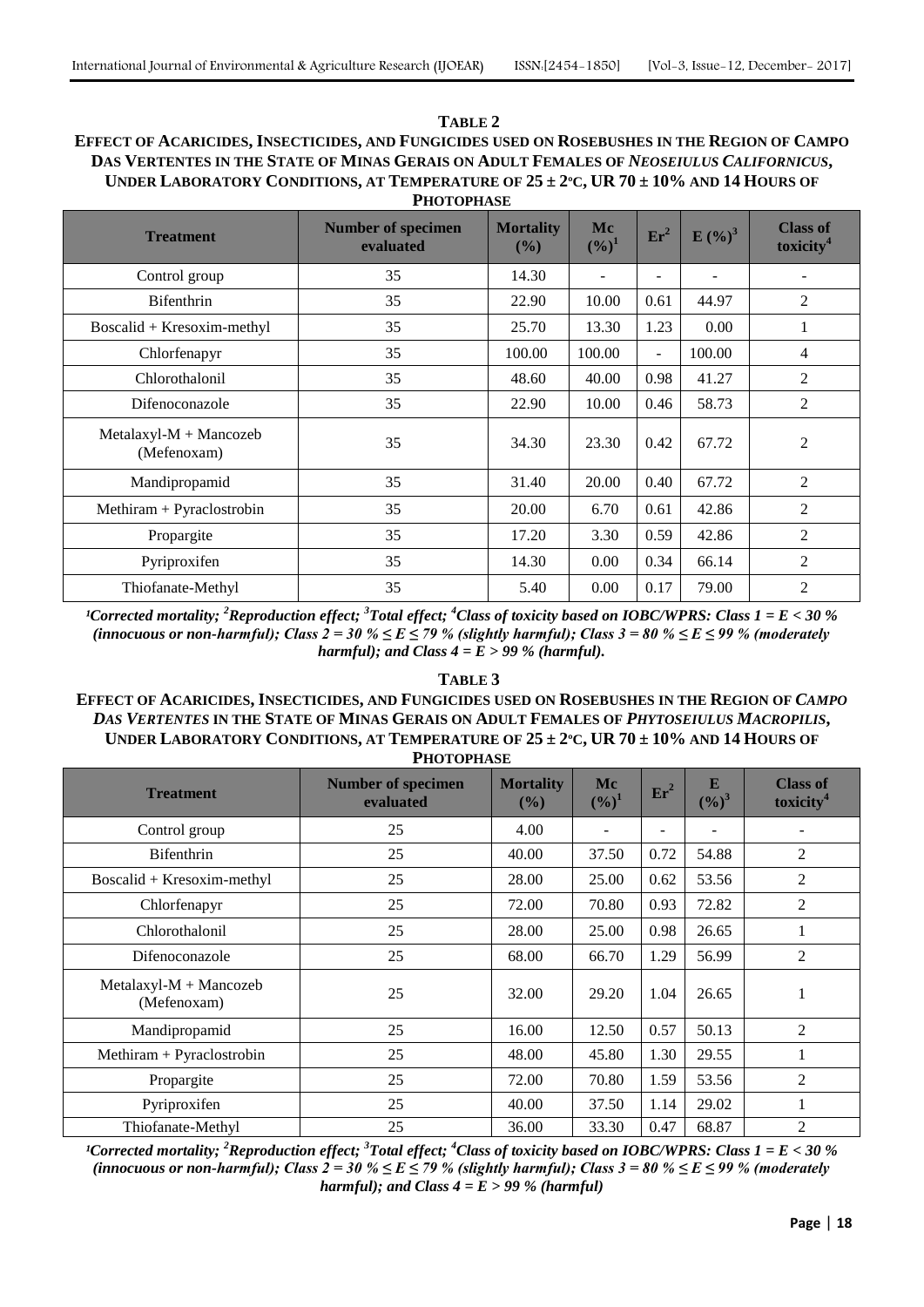#### **TABLE 4 RESIDUAL EFFECT OF THE ACARICIDE - INSECTICIDE CHLORFENAPYR ON ADULT FEMALES OF** *NEOSEIULUS CALIFORNICUS* **AT 24, 48, 72, 96, AND 120 HOURS AFTER THE APPLICATION OF THE PRODUCT, AT TEMPERATURE OF 25 ± 2ºC, UR 70 ± 10% AND 14 HOURS OF PHOTOPHASE**

| <b>TEMI ENATURE OF 20 ± 2 C, ON TU ± 10 70 AND 17 HOUNS OF 1 HOTOI HASE</b> |    |                              |                                |  |  |  |  |  |
|-----------------------------------------------------------------------------|----|------------------------------|--------------------------------|--|--|--|--|--|
| Hours after the application                                                 |    | <b>Number of mites alive</b> | <b>Percentage of mortality</b> |  |  |  |  |  |
|                                                                             | 25 |                              | 100                            |  |  |  |  |  |
| 48                                                                          | 25 |                              | 100                            |  |  |  |  |  |
|                                                                             | 25 |                              | 100                            |  |  |  |  |  |
|                                                                             | 25 |                              | 44                             |  |  |  |  |  |
| 120                                                                         | 25 |                              |                                |  |  |  |  |  |

## *<sup>1</sup>N = Number of specimens of N. californicus studied*

## **TABLE 5**

## **EFFECT OF THE ACARICIDE - INSECTICIDE CHLORFENAPYR ON THE MORTALITY AND REPRODUCTION OF FEMALE ADULTS OF** *NEOSEIULUS CALIFORNICUS* **AFTER 120 HOURS OF THE APPLICATION OF THE PRODUCT, AT TEMPERATURE OF 25 ± 2ºC, UR 70 ± 10% AND 14 HOURS OF PHOTOPHASE**

| <b>Treatment</b> | Number of specimens evaluated | <b>Mortality</b><br>(9/0) | Mc $(\%)^1$ | Er <sup>2</sup> | $E($ %) <sup>3</sup>     | Class of toxicity <sup>4</sup> |
|------------------|-------------------------------|---------------------------|-------------|-----------------|--------------------------|--------------------------------|
| Control group    | ت                             |                           |             | $\sim$          | $\overline{\phantom{a}}$ | -                              |
| Chlorfenapvr     | ت                             |                           |             | $-1$<br>1.J 1   |                          |                                |

*¹Corrected mortality; <sup>2</sup>Reproduction effect; <sup>3</sup>Total effect; <sup>4</sup>Class of toxicity based on IOBC/WPRS: Class 1 = E < 30 %*  (innocuous or non-harmful); Class  $2 = 30 \% \le E \le 79 \%$  (slightly harmful); Class  $3 = 80 \% \le E \le 99 \%$  (moderately *harmful); and Class 4 = E > 99 % (harmful).*

The predatory mite *N*. *californicus* was highly tolerant to the acaricide-insecticide bifenthrin in CL50 equal or higher than the recommended concentration for the use in citrus (*Citrus* spp., Rutaceae) [19].

Regarding the mortality of mites by the product, it was observed in the present study that the CL50 value was also below 50% and bifenthrin was grouped in class 2, slightly harmful for both predatory mites, therefore being considered selective (Table 2 and Table 3).

Other studies that took into account only adult females of *N. californicus* and *P. macropilis*, alike in the present study, have reported that the fungicide boscalid + kresoxim-methyl caused mortality lower than 20% for both mites, being *N. californicus*  less susceptive to the product [20]. The same result was observed in the present study and although this product has been considered selective to both predatory mites, the mortality and total effect of the product was lower for the *N. californicus*, which was classified as innocuous (class 1) to this species. The same product was classified as slightly harmful to the predatory mite *P. macropilis* (class 2) (Table 2 and Table 3).

It has been reported that the fungicide chlorothalonil has caused lower mortality than 20% for *N. californicus* and *P. macropilis*; therefore, being selective [20]. In the present study, this fungicide was also considered selective to both predatory mites; however; *P. macropilis* suffered a lesser effect and this product was considered innocuous (class 1) to this species. The effect of this fungicide was slightly greater for *N. californicus* and it was considered slightly harmful (class 2) (Table 2 and Table 3).

The fungicide difenoconazole was slightly harmful (class 2) to predatory mites *N. californicus* and *P. macropilis*, and considered selective (Tables 2 and Table 3). Although studies on the selectivity of this product to predatory mites have not been found in the literature, the difenoconazole was considered innocuous to other group of natural enemies as adults of the *Trichogramma pretiosum* Riley and *Trichogramma atopovirilia* Outman & Platner (Hymenoptera: Trichogrammatidae) in apple tree crops [21] and to adult parasitoids of *T. atopovirilia* found in citrus [22].

In the present study, the fungicide metalaxyl-M + mancozeb was slightly harmful (class 2) to *N. californicus* (Table 2), and innocuous to *P. macropilis* (class 1) (Table 3), as well as to adults of the predator *Orius insidiosus* (Say) (Hemiptera: Anthocoridae) [23].

The fungicide mandipropamid was slightly harmful (class 2) to *N. californicus* and to *P. macropilis* (Tables 2 and 3)*.*  Although reports on the selectivity of this fungicide to beneficial organisms have not been found in the literature, this product is widely used for the control of mildew on rosebushes.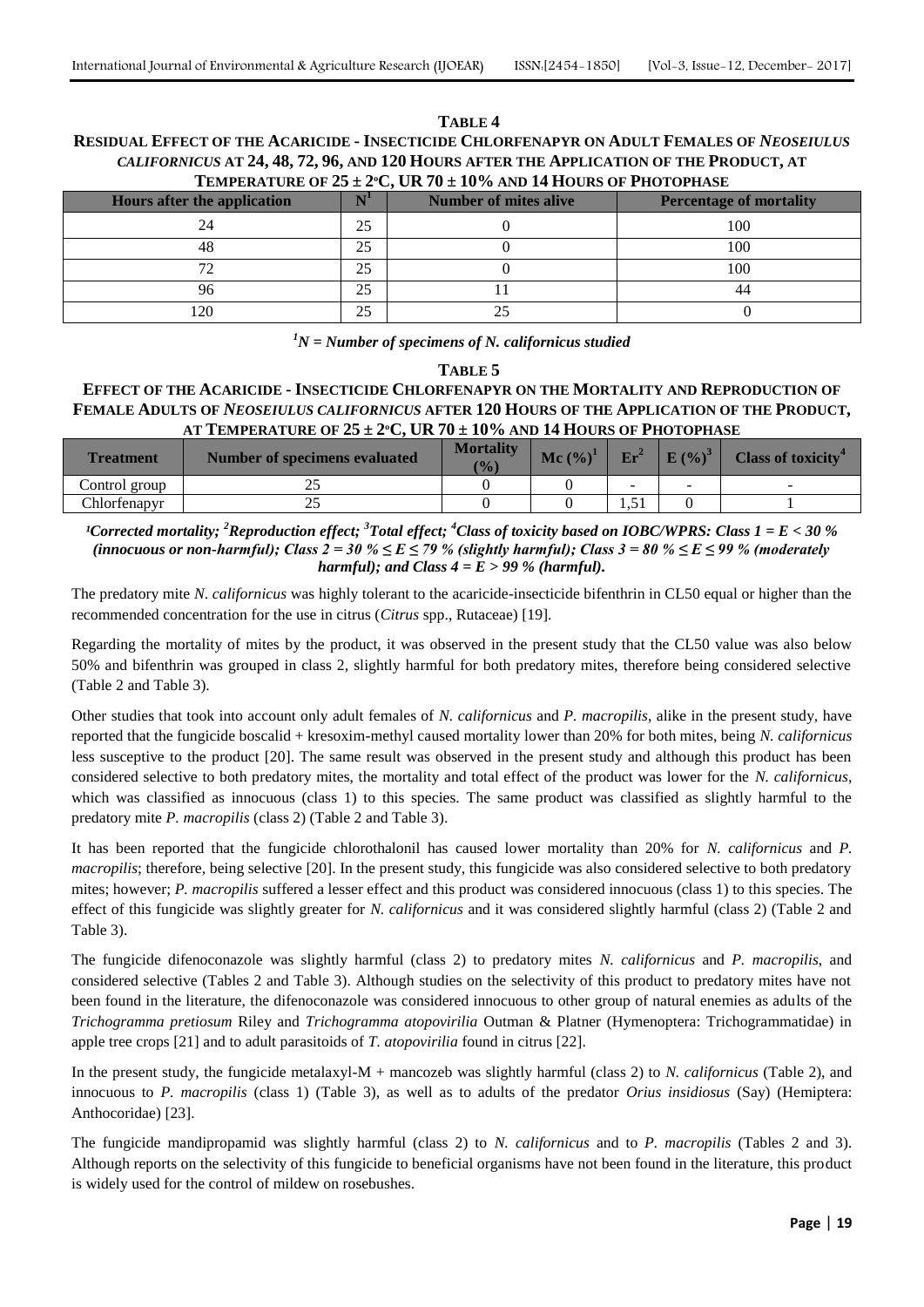In the present study, the fungicide methiram + pyraclostrobin was slightly harmful (class 2) to *N. californicus* (Table 2) and innocuous (class 1) to *P. macropilis* (Table 3). Different results have been reported that *N. californicus* was less susceptive to this product than *P. macropilis*, when taking into account only the female mortality [20]. In the present study, considering only the corrected mortality, it was observed that *N. californicus* was also less affected (Mc = 6.7) than *P. macropilis* (Mc = 45.8)*.* However, regarding also the predatory mite reproduction effect or total effect, it was observed that *N. californicus* was more affected (Table 2) than *P. macropilis* (Table 3); because of that there is a difference when the total effect is examined, although this fungicide is considered equally selective to both predatory mites.

The fungicide thiofanate-methyl in this work was classified as slightly harmful (class 2) to both predatory mites (Tables 2 and Table 3), therefore, it can be considered selective to both; although it has been also classified as innocuous to *P. macropilis* (class 1) [24].

The acaricide propargite was classified as slightly harmful (class 2) to both predatory mites in the present study (Tables 2 and Table 3). These results are different than that found in other studies, in which the propargite was highly toxic to *N. californicus* and *P. macropilis* [25] [24] [19] [26]. However, in those studies only the mortality of the mites by the product was considered, which could have led to the differences between the results of both works. When the total effect on *P. macropilis* was considered, alike in the present study, the propargite was also classified as slightly harmful (class 2) [27].

Still describing the acaricide propargite, this product was classified as innocuous (class 1) to *N. californicus* and it was suggested that the resistance of the predatory mite to this active ingredient was probably selected in the strawberry cropping, in which the mite was collected for these tests, since this acaricide is frequently used in this type of cropping or due to a natural tolerance of the predatory mite [28]. This fact could have also occurred in the present study, in which propargite was considered slightly harmful to the predatory mite *N. californicus*.

The insecticide pyriproxifen was considered selective to both predatory mites, slightly harmful (class 2) to *N. californicus* (Table 2) and innocuous (class 1) to *P. macropilis* (Table 3). However, when only the mortality by the product is observed, *N. californicus* is more resistant than *P. macropilis.* In contrast, although this product has not caused mortality in *N. californicus*, it has reduced the oviposition by the female, which made this insecticide be classified as slightly harmful (class 2). For *P. macropilis* there was mortality of females due to the application of this product; however, the product did not cause decrease in the oviposition of females, which was larger than the oviposition of the control group. Therefore, the product becomes less harmful to the predatory mite because the females will leave their descendants (Table 3).

In the present study, the acaricide-insecticide chlorfenapyr was the only tested product that caused mortality of 100% of the predatory mite *N. californicus* and, therefore, this product was considered harmful (class 4) to this predatory mite (Table 2). Chlorfenapyr was also considered harmful to *N. californicus* in other studies found in the literature [29] [28] [19] as well as to *Iphiseiodes zuluagai* Denmark & Muma and *Euseius alatus* DeLeon (Phytoseiidae) in the tested doses of this product for its use in citrus [20]. Different than that, chlorfenapyr was considered slightly harmful to *P. macropilis*, in the present study (class 2) (Table 3).

Chlorfenapyr did not exhibit a toxic residue to *N. californicus* only after five days of its application (Table 4). After this period, the residue of this acaricide-insecticide in the leaves also stimulated the oviposition of females, and an Er value above 1 was found (Er = 1.51) (Table 5). The phenomenon of hormoligosis has probably occurred, in which sub lethal dose of this product produce a direct stimulus in the reproduction [31] [32].

The results of the residual effect of up to seven days after the application of the chlorfenapyr to the mite *N. californicus* have also been reported in others studies [29] [33]. The high toxicity of chlorfenapyr to *N. californicus* on the strawberry plant could be associated to the fact that this product had not yet been used in the field where the study was carried out. Thus, the mites probably had not yet suffered any pressure of selection to resistance at this product until that moment [29].

Chlorfenapyr or Pirate<sup>®</sup> is a product widely used by flower growers in the control of *T. urticae* and other pests. If the twospotted spider mite infestation is very high, the strategy of the integrated management of pest mite might be used, by first apply the product to reduce mite infestation and only after five days can the predatory mite *N. californicus* be released to continue the control.

## **IV. CONCLUSIONS**

The following products, bifenthrin, boscalid + kresoxim-methyl, chlorotalonil, difenoconazole, metalaxyl-M + mancozeb, mandipropamid, methiram + pyraclostrobin, propargite, pyraclostrobin, and thiofanate-methyl are selective to *N. californicus*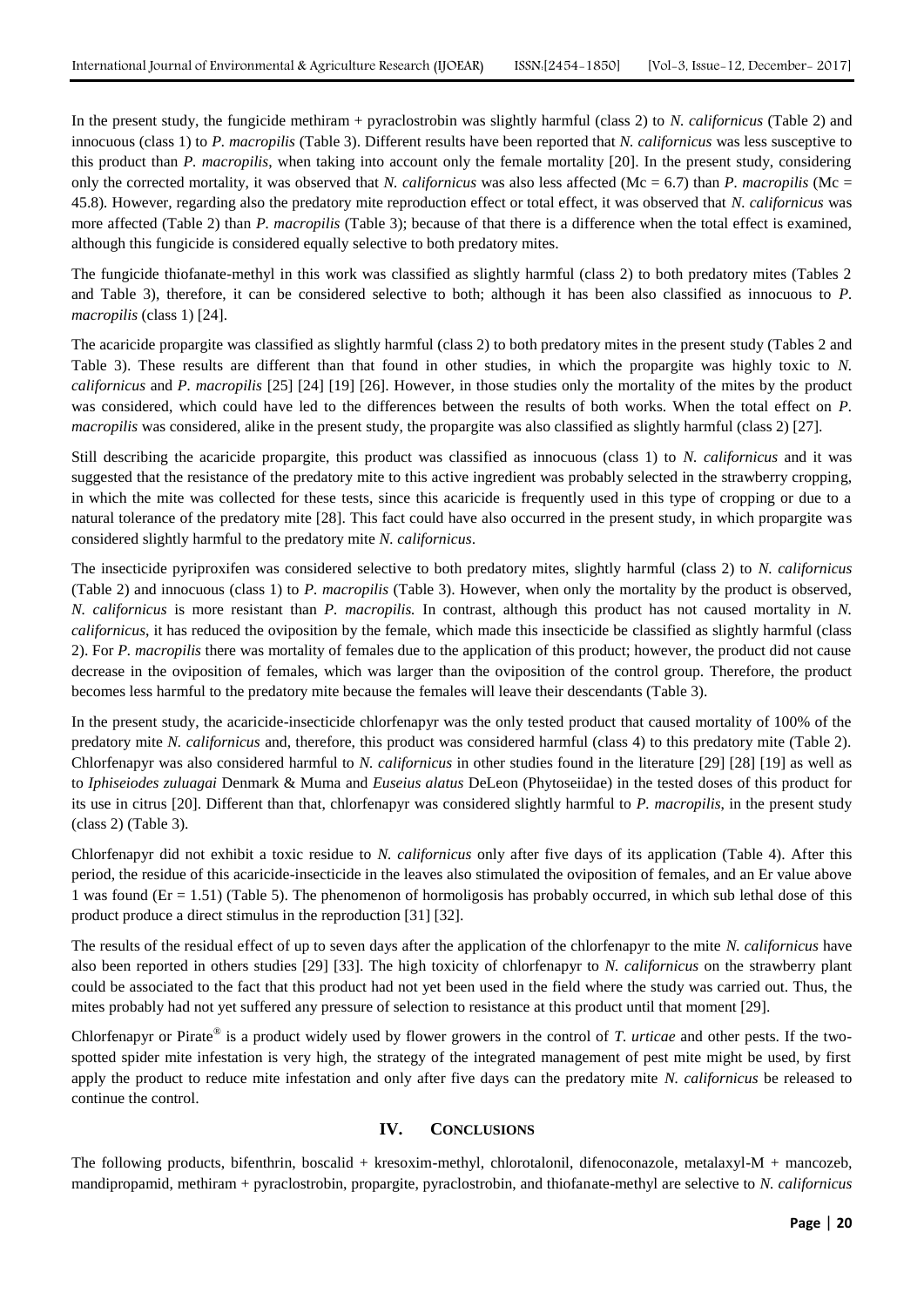and *P. macropilis* and could be used as a strategy in the integrated management of insects, mites and diseases in rosebushes without affecting both predatory mite species.

The acaricide-insecticide chlorfenapyr is non-toxic to the predatory mite *P. macropilis* and, therefore, might be used as a tactic to the integrated management of the two-spotted spider mite in rosebushes. However, this product may not be used together the predatory mite *N. californicus* because this mite is sensitive to the product.

The predatory mite *N. californicus*, in integrated management program using the acaricides-insecticide chlorfenapyr, should only be released after five days of this product application.

#### **ACKNOWLEDGMENTS**

To the *Conselho Nacional de Desenvolvimento Científico e Tecnológico* - CNPq for the financial support and scholarships granted, and *Fundação de Amparo à Pesquisa do Estado de Minas Gerais -* FAPEMIG for the grant of scholarship

#### **REFERENCES**

- [1] Ibraflor Instituto Brasileiro de Floricultura. Available from: <http://www.ibraflor.com/publicacoes/vw.php?cod=246>. Access in: 15 Jun 2015
- [2] Landgraf, P.R.C. and Paiva, P.D.D. 2009. Production of cut flowers in the state of Minas Gerais. Ciência e Agrotecnologia **33** (1):120-126.
- [3] Barbosa, J.G.; Grossi, J.A.S.; Santos, J.M.; Pivetta, K. and Finger, F.L. 2007. Rosa (*Rosa* spp.). p. 675-682. In: Paula Junior, T.J. and Venzon, M., Eds., 101 Culturas: manual de tecnologias agrícolas. EPAMIG, Belo Horizonte. 800 p.
- [4] Carvalho, L.M.; Bueno, V.H.P.; Santa-Cecília, L.V.C; Silva, R.A. and Reis, P.R. 2009. Pragas na floricultura: identificação e controle. Informe Agropecuário **30** (249): 36-46.
- [5] Severino, C.A.M. 2007. Controle biológico de pragas e doenças em floricultura. Salvador, Rede de Tecnologia da Bahia. 24p. (Dossiê Técnico).
- [6] Carvalho, L.M.; Almeida, K.; Taques, T.C.; Soares, C.S.A.; Almeida, E.F.A. and Reis, S.N. 2012. Manejo de pragas em cultivo de roseira de sistema de produção integrada e sistema convencional. Bioscience Journal **28** (6):938-944.
- [7] Torres, F.Z.V.; Carvalho, G.A.; Souza, J.R. and Rocha, L.C.D. 2007. Seletividade de inseticidas a *Orius insidiosus*. Bragantia **66** (3):433-439.
- [8] Barbosa, M.F.C.; Demite. P.R.; Moraes, G.J.; Poletti, M. 2017. Controle biológico com ácaros predadores e seu papel no manejo integrado de pragas. Engenheiro Coelho, Promip Holding S.A., 69p. Available from: www.promip.agr.br. Accessed in: 29 Nov 2017.
- [9] Pilkington, L.J. Messelink, G.; Van Lenteren, J.C. and Mottee, K.L. 2010. "Protected biological control" Biological pest management in the greenhouse industry. Biological Control **52**:216-220.
- [10] McMurtry, J.A.; Sourassou, N.F. and Demite, P.R. 2015. The Phytoseiidae (Acari: Mesostigmata) as Biological Control Agents. p. 133-149. In: Carrillo, D.; Moraes, G.J. and Peña, J.E., Eds., Prospects for Biological Control of Plant Feeding Mites and Other Harmful Organisms. Switzerland, Springer, 328 p.
- [11] Silva, F.R.; Vasconcelos, G.J.N.; Gondim Júnior, M.G.C. and Oliveira, J.V. 2006. Toxicidade de acaricidas para ovos e fêmeas adultas de *Euseius alatus* DeLeon (Acari: Phytoseiidae). Revista Caatinga 19 (3): 294-303.
- [12] Souza-Pimentel, G.C.; Reis, P.R.; Silveira, E.C.; Marafeli, P.P.; Silva, E.A. and Andrade, H.B. 2014. Biological control of *Tetranychus urticae* (Tetranychidae) on rosebushes using *Neoseiulus californicus* (Phytoseiidae) and agrochemical selectivity. Revista Colombiana de Entomologia **40** (1):80-84.
- [13] Reis, P.R. and Alves, E.B. 1997. Criação do ácaro predador *Iphiseiodes zuluagai* Denmark & Muma (Acari: Phytoseiidae) em laboratório. Neotropical Entomology *formerly* Anais da Sociedade Entomológica do Brasil **26** (3):565-568.
- [14] Marafeli, P.P.; Reis, P.R.; Silveira, E.C.; Souza-Pimentel, G.C. and Toledo, M.A. 2014. Life history of *Neoseiulus californicus* (McGregor, 1954) (Acari: Phytoseiidae) when laboratory fed with castor bean plant (*Ricinus communis* L.) pollen. Brazilian Journal of Biology **74** (3): 691-697.
- [15] Reis, P.R.; Chiavegato, L.G. and Alves, E.B. 1998. Seletividade de agroquímicos ao ácaro predador *Iphiseiodes zuluagai*  Denmark & Muma (Acari: Phytoseiidae). Neotropical Entomology *formerly* Anais da Sociedade Entomológica do Brasil **27** (2):265- 274.
- [16] Bakker, F.M.; Grove, A.; Blümel, S.; Calis, J. and Oomen, P. 1992. Side-effect test for Phytoseiidae and their rearing methods. IOBC /WPRS Bulletin **15** (3):61-81.
- [17] Abbott, W.S. 1925. A method of computing the effectiveness of an insecticide. Journal of Economic Entomology **18**:265-267.
- [18] Hassan, S.A.; Bigler, F.; Bogenschütz, H.; Boller, E.; Brun, J.; Calis, J.N.M.; Corema ns-Pelseneer, J.; Duso, C.; Grove, A.; Heimbch, U.; Helyer, N.; Hokkanen, H.; Lewis, G.B.; Mansour, F.; Moreth, L.; Polgar, L.; Samsøe - Petersen, L.; Sauphanor, B.; Stäubli, A.; Sterk, G.; Vainio, A.: Van De Veire, M.; Viggiani, G. and Vogt, H. 1994. Results of the sixth joint pesticide testing programme of the IOBC /WPRS - Working Group "Pesticides and Beneficial Organisms". Entomophaga **39** (1):109-119.
- [19] Silva, M.Z.; Sato, M.E.; Oliveira, C.A.L. and Rais, D.S. 2011. Toxicidade diferencial de agrotóxicos utilizados em citros para *Neoseiulus californicus*, *Euseius concordis* e *Brevipalpus phoenicis*. Bragantia **70** (1):87-95.